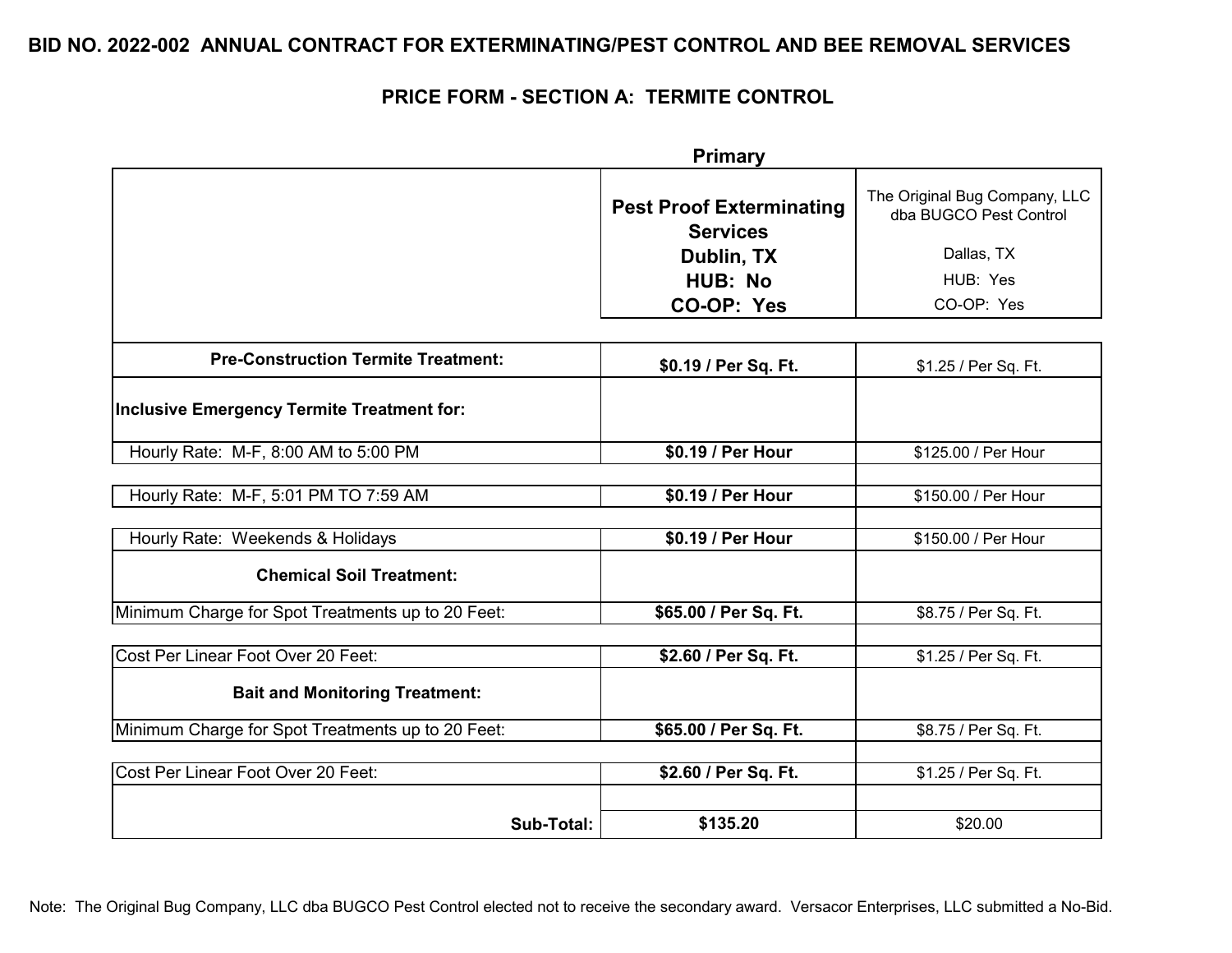### **PRICE FORM - SECTION B: BEE REMOVAL SERVICES**

|                                                   | <b>Primary</b>                                     |                                                         |
|---------------------------------------------------|----------------------------------------------------|---------------------------------------------------------|
|                                                   | <b>Pest Proof Exterminating</b><br><b>Services</b> | The Original Bug Company, LLC<br>dba BUGCO Pest Control |
|                                                   | Dublin, TX                                         | Dallas, TX                                              |
|                                                   | <b>HUB: No</b>                                     | HUB: Yes                                                |
|                                                   | CO-OP: Yes                                         | CO-OP: Yes                                              |
| Capture and Transport Bee Hive:                   | \$300.00 / Hive                                    | \$250.00 / Hive                                         |
|                                                   |                                                    |                                                         |
| Number of Hives Included                          | N/A                                                | 1.00                                                    |
|                                                   |                                                    |                                                         |
| <b>Additional Hives:</b>                          | \$300.00 / Hive                                    | \$250.00 / Hive                                         |
|                                                   |                                                    |                                                         |
| <b>Inclusive Emergency Capture and Transport:</b> |                                                    |                                                         |
|                                                   |                                                    |                                                         |
| Hourly Rate: M-F, 8:00 AM to 5:00 PM              | \$300.00 / Per Hour                                | \$250.00 / Per Hour                                     |
|                                                   |                                                    |                                                         |
| Hourly Rate: M-F, 5:01 PM TO 7:59 AM              | \$300.00 / Per Hour                                | \$250.00 / Per Hour                                     |
|                                                   |                                                    |                                                         |
| Hourly Rate: Weekends & Holidays                  | \$300.00 / Per Hour                                | \$250.00 / Per Hour                                     |
|                                                   |                                                    |                                                         |
| Sub-Total:                                        | \$600.00                                           | \$500.00                                                |

Note: The original Bug Company, LLC dba BUGCO Pest Control elected not to receive the secondary award. Versacor Enterprises, LLC submitted a No-Bid.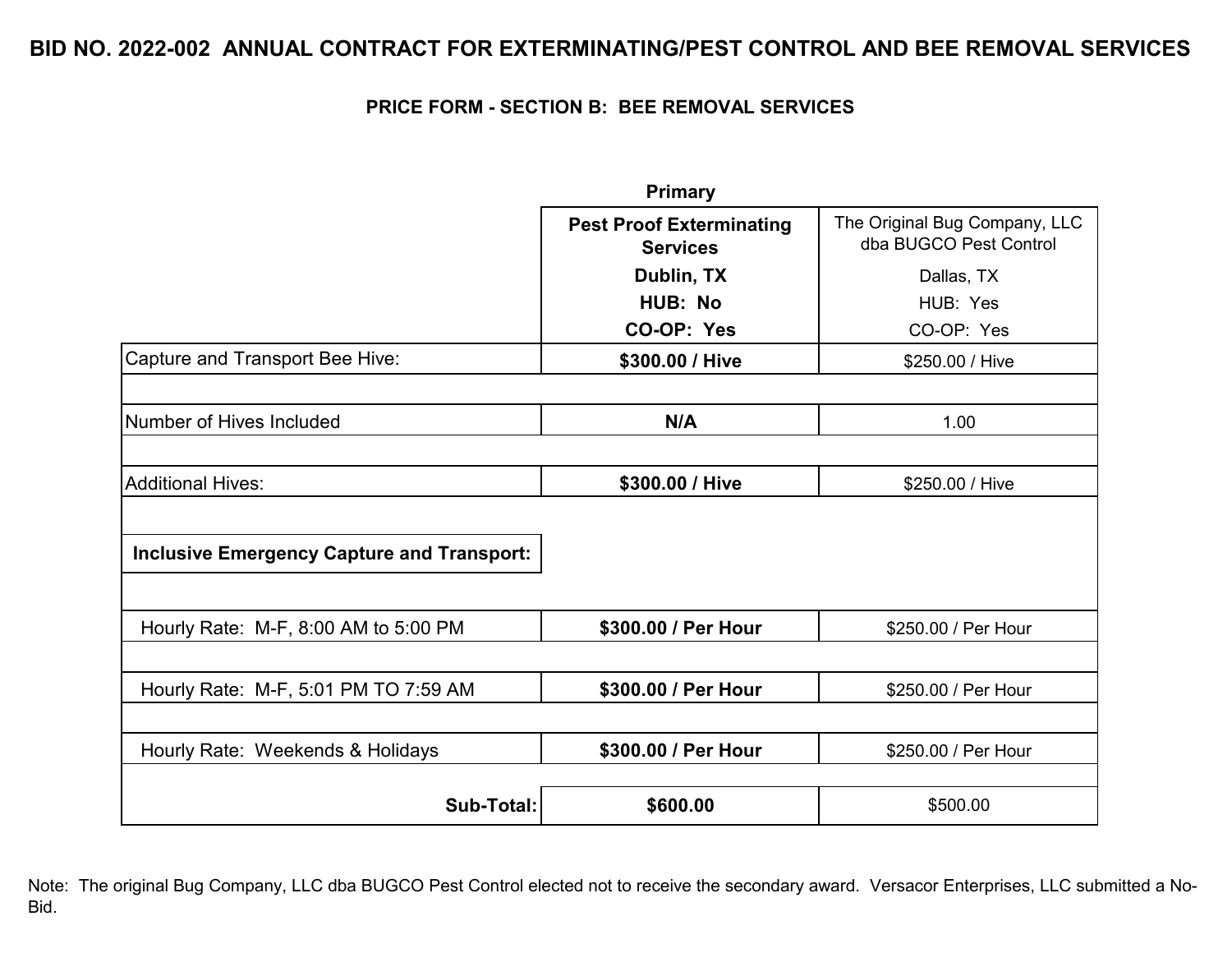### **PRICE FORM - SECTION C: OTHER MISCELLANEOUS SERVICES**

|             |                                                                                                                                                                                                    |             |                    | <b>Primary</b>                           |          |                       |              |                                                         |          |                |
|-------------|----------------------------------------------------------------------------------------------------------------------------------------------------------------------------------------------------|-------------|--------------------|------------------------------------------|----------|-----------------------|--------------|---------------------------------------------------------|----------|----------------|
|             |                                                                                                                                                                                                    |             |                    | <b>Pest Proof Exterminating Services</b> |          |                       |              | The Original Bug Company, LLC<br>dba BUGCO Pest Control |          |                |
|             |                                                                                                                                                                                                    |             |                    | Dublin, TX                               |          |                       |              | Dallas, TX                                              |          |                |
|             |                                                                                                                                                                                                    |             |                    | HUB: No                                  |          |                       |              | HUB: Yes                                                |          |                |
|             |                                                                                                                                                                                                    |             |                    | CO-OP: Yes                               |          |                       |              | CO-OP: Yes                                              |          |                |
|             |                                                                                                                                                                                                    |             |                    |                                          |          |                       |              |                                                         |          |                |
| Item<br>No. | <b>Item Description</b>                                                                                                                                                                            | Qty.        |                    | Rate                                     |          | <b>Total</b>          |              | Rate                                                    |          | <b>Total</b>   |
|             | Ants, 1-time mound inspection and treatment.                                                                                                                                                       | 5 ea.       | X                  | \$<br>$$25.00$ =                         |          | \$<br>\$125.00        | \$           | \$75.00                                                 |          | \$375.00<br>\$ |
| 2           | Bed Bugs, Per Square Footage. Must include necessary<br>treatments - no return charges shall apply.                                                                                                | 100 sq. ft. | $\pmb{\chi}$       | \$<br>$$75.00$ =                         |          | \$<br>\$75.00         | \$           | $$75.00$ =                                              |          | \$<br>\$75.00  |
| 3           | Bait Station - Price to include cost of bait box and set up.                                                                                                                                       | 5 ea.       | $\pmb{\mathsf{X}}$ | \$<br>$$27.50$ =                         |          | \$<br>\$137.50        | \$           | \$25.00                                                 | $\equiv$ | \$<br>\$125.00 |
|             | Fleas, Flies, Mice, Mosquitos, Moths, Rats, and Roaches.                                                                                                                                           | 5 ea.       | $\pmb{\mathsf{x}}$ | \$<br>Included                           | $\equiv$ | \$<br>Included        | \$           | $$70.00$ =                                              |          | \$<br>\$350.00 |
| 5           | Live Animal Removal Inside and Outside. Bats, Opossum,<br>Skunks, Snakes. Price to include live animal trap and<br>removal. Vendor shall provide trap/cage, bait, set-up,<br>transport / disposal. | 5 ea.       | X                  | \$<br>$$75.00$ =                         |          | \$<br>\$375.00        | \$           | \$125.00                                                | $=$      | \$<br>\$625.00 |
|             | Rodents. Price to include live animal trap and removal.<br>Vendor shall provide trap/cage, bait, set-up, transport /<br>disposal.                                                                  | 5 ea.       | X                  | \$<br><b>Included</b>                    | $\equiv$ | \$<br><b>Included</b> | \$           | \$25.00                                                 | $=$      | \$125.00<br>\$ |
| -7          | Spot treatment of Scorpions, Silverfish, Spiders. Ticks,<br>Lice, Wasps & Yellow Jacket Nest Removal.                                                                                              | 2 ea.       | X                  | \$<br><b>Included</b>                    | $\equiv$ | \$<br><b>Included</b> | \$           | \$75.00                                                 | $\equiv$ | \$<br>\$150.00 |
|             | Termite Control, Spot Treatment.                                                                                                                                                                   | 1 ea.       | $\mathsf{x}$       | \$<br>$$65.00$ =                         |          | \$<br>\$65.00         | $\mathbb{S}$ | \$175.00                                                | $=$      | \$175.00<br>\$ |
|             |                                                                                                                                                                                                    |             |                    | <b>Sub-Total</b>                         |          | \$<br>\$777.50        |              |                                                         |          | \$2,000.00     |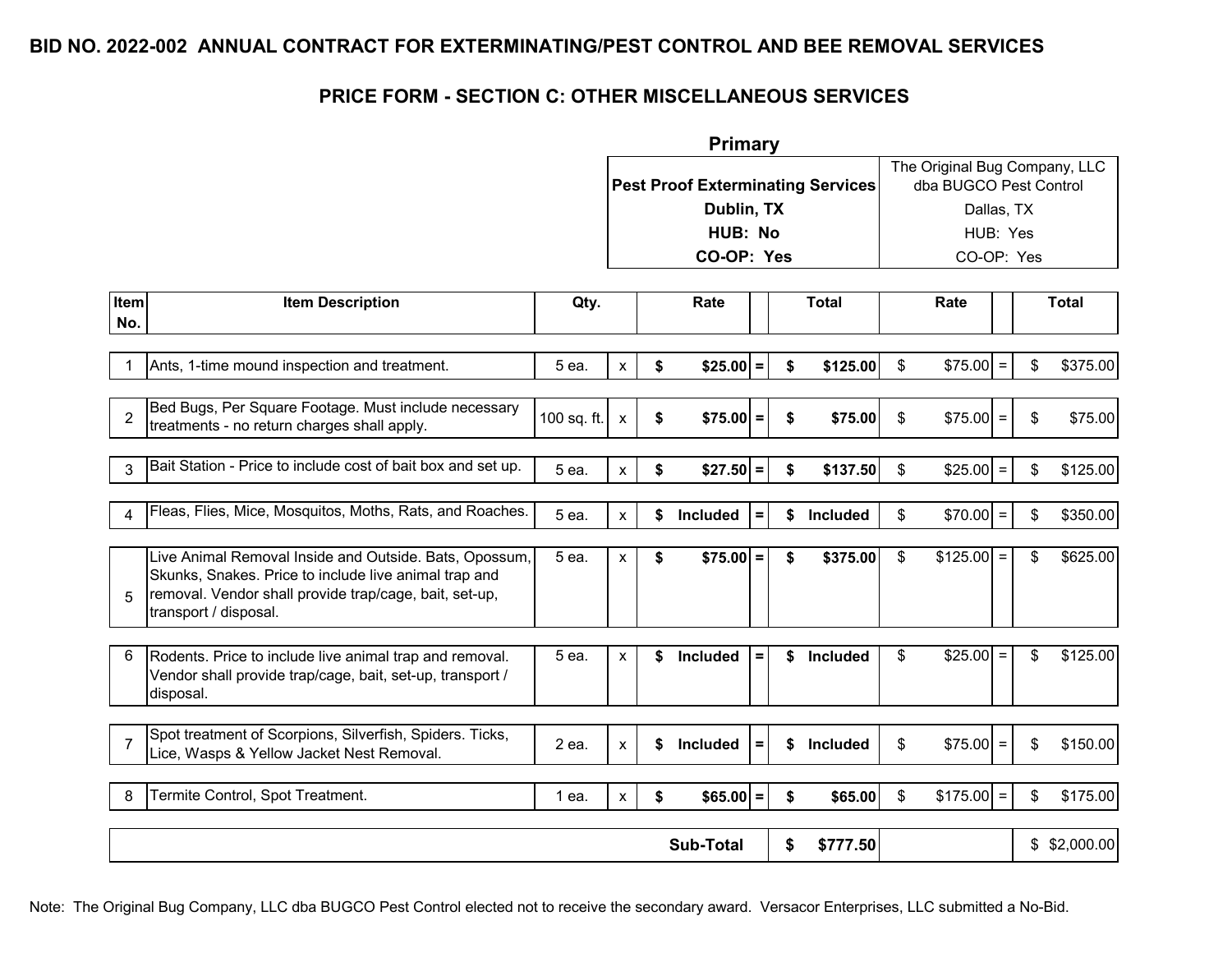| Primary        |                                                        |  |                                                    |  |                      |            |                                                         |  |                                       |  |  |
|----------------|--------------------------------------------------------|--|----------------------------------------------------|--|----------------------|------------|---------------------------------------------------------|--|---------------------------------------|--|--|
|                |                                                        |  | <b>Pest Proof Exterminating Services</b>           |  |                      |            | The Original Bug Company, LLC<br>dba BUGCO Pest Control |  |                                       |  |  |
|                |                                                        |  | Dublin, TX                                         |  |                      |            | Dallas, TX                                              |  |                                       |  |  |
| <b>Item</b>    |                                                        |  | HUB: No                                            |  |                      | HUB: Yes   |                                                         |  |                                       |  |  |
| No.            | <b>Name of Facility</b>                                |  | CO-OP: Yes                                         |  |                      | CO-OP: Yes |                                                         |  |                                       |  |  |
|                | <b>DOWNTOWN BUILDINGS</b>                              |  | <b>Monthly Price</b>                               |  | <b>Monthly Price</b> |            | Monthly Price                                           |  |                                       |  |  |
|                |                                                        |  | 8:00 am - 5:00 pm                                  |  | After 5:00 pm        |            | $8:00$ am - 5:00 pm                                     |  | <b>Monthly Price</b><br>After 5:00 pm |  |  |
|                |                                                        |  |                                                    |  |                      |            |                                                         |  |                                       |  |  |
| 1              | <b>1895 Courthouse</b>                                 |  | $\frac{12}{18}$ 45.00 \$ 45.00 \$ 180.00 \$ 240.00 |  |                      |            |                                                         |  |                                       |  |  |
| $\overline{2}$ | 350 West Belknap Building & Jail                       |  |                                                    |  |                      |            |                                                         |  |                                       |  |  |
| $\mathbf{3}$   | <b>Administration Building</b>                         |  | $\sim$                                             |  | 45.00 \$ 45.00 \$    |            | 198.00 \$                                               |  | 264.00                                |  |  |
| 4              | <b>Tarrant County Corrections Ctr.</b>                 |  | $\sim$                                             |  |                      |            | 230.00 \$ 230.00 \$ 957.00 \$                           |  | 1,276.00                              |  |  |
| 5              | <b>Criminal Courts Building &amp; Jail</b>             |  | $$$ 70.00 \$ 70.00 \$ 70.00 \$ 309.00 \$           |  |                      |            |                                                         |  | 412.00                                |  |  |
| 6              | <b>Criminal Justice Building</b>                       |  | $\frac{1}{\sqrt{2}}$                               |  | $30.00\;$ \$         |            | <b>30.00</b> \$ $105.75$ \$ $141.00$                    |  |                                       |  |  |
| $\overline{7}$ | <b>Family Law Center</b>                               |  | $\frac{1}{\sqrt{2}}$                               |  | 65.00 \$             |            | 65.00 $\frac{1}{2}$<br>465.00 \$                        |  | 620.00                                |  |  |
| 8              | <b>Lon Evans Corrections Center</b>                    |  | $\sim$                                             |  | 75.00 \$             |            | $75.00$ \$<br>$373.50$ \$                               |  | 498.00                                |  |  |
| 9              | <b>Plaza Building</b>                                  |  | $\frac{1}{\sqrt{2}}$                               |  | 65.00 \$ 65.00 \$    |            |                                                         |  | 603.00 \$ 804.00                      |  |  |
| 10             | <b>Tim Curry Criminal Justice Ctr.</b>                 |  | $\sim$                                             |  |                      |            | <b>85.00 \$ 85.00 \$ 855.00 \$</b>                      |  | 1,140.00                              |  |  |
| 11             | <b>Tom Vandergriff Civil Courts</b><br><b>Building</b> |  | $\sim$                                             |  | 45.00 \$             |            | 45.00 \$ $18.75 \text{ }$ \$ 25.00                      |  |                                       |  |  |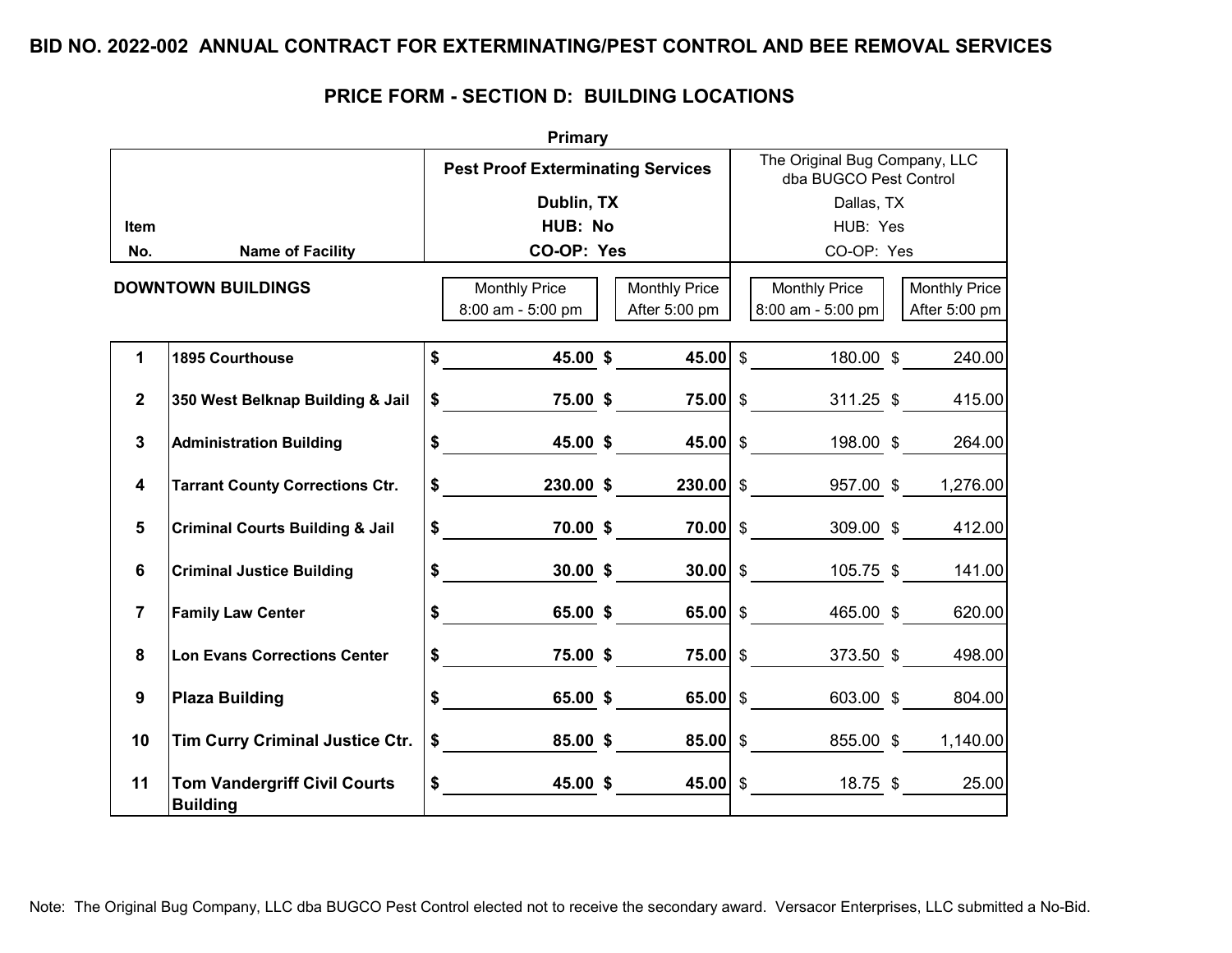| <b>Primary</b> |                                                      |  |                                                                                                                                                                                                                                                                                                                                                                                                                      |  |                      |                                                         |                                                    |  |                              |  |  |  |
|----------------|------------------------------------------------------|--|----------------------------------------------------------------------------------------------------------------------------------------------------------------------------------------------------------------------------------------------------------------------------------------------------------------------------------------------------------------------------------------------------------------------|--|----------------------|---------------------------------------------------------|----------------------------------------------------|--|------------------------------|--|--|--|
|                |                                                      |  | <b>Pest Proof Exterminating Services</b>                                                                                                                                                                                                                                                                                                                                                                             |  |                      | The Original Bug Company, LLC<br>dba BUGCO Pest Control |                                                    |  |                              |  |  |  |
|                |                                                      |  | Dublin, TX                                                                                                                                                                                                                                                                                                                                                                                                           |  |                      |                                                         | Dallas, TX                                         |  |                              |  |  |  |
| <b>Item</b>    |                                                      |  | HUB: No                                                                                                                                                                                                                                                                                                                                                                                                              |  |                      | HUB: Yes                                                |                                                    |  |                              |  |  |  |
| No.            | <b>Name of Facility</b>                              |  | CO-OP: Yes                                                                                                                                                                                                                                                                                                                                                                                                           |  |                      |                                                         | CO-OP: Yes                                         |  |                              |  |  |  |
|                |                                                      |  | <b>Monthly Price</b>                                                                                                                                                                                                                                                                                                                                                                                                 |  | <b>Monthly Price</b> |                                                         | <b>Monthly Price</b>                               |  | <b>Monthly Price</b>         |  |  |  |
|                | <b>SUBURBAN LOCATIONS</b>                            |  | $8:00$ am - 5:00 pm                                                                                                                                                                                                                                                                                                                                                                                                  |  | After 5:00 pm        |                                                         | $8:00$ am - 5:00 pm                                |  | After 5:00 pm                |  |  |  |
|                |                                                      |  |                                                                                                                                                                                                                                                                                                                                                                                                                      |  |                      |                                                         |                                                    |  |                              |  |  |  |
| 12             | <b>Carpenter Shop</b>                                |  | $\frac{1}{2}$ 5 7.00 \$ 7.00 \$ 30.00 \$                                                                                                                                                                                                                                                                                                                                                                             |  |                      |                                                         |                                                    |  | 40.00                        |  |  |  |
|                |                                                      |  |                                                                                                                                                                                                                                                                                                                                                                                                                      |  |                      |                                                         |                                                    |  |                              |  |  |  |
| 13             | <b>Central Garage</b>                                |  | $\sim$                                                                                                                                                                                                                                                                                                                                                                                                               |  | $6.00 \t$$           |                                                         | <b>6.00 \$</b> 22.50 \$                            |  | 30.00                        |  |  |  |
| 14             | <b>Charles F. Griffin Building</b>                   |  | \$ 8.00 \$ 8.00 \ \$ 22.50 \ \$                                                                                                                                                                                                                                                                                                                                                                                      |  |                      |                                                         |                                                    |  | 30.00                        |  |  |  |
|                |                                                      |  |                                                                                                                                                                                                                                                                                                                                                                                                                      |  |                      |                                                         |                                                    |  |                              |  |  |  |
| 15             | <b>Cold Springs Jail</b>                             |  | $\frac{1}{\sqrt{1-\frac{1}{2}}-\frac{1}{2}}$                                                                                                                                                                                                                                                                                                                                                                         |  |                      |                                                         | $25.00$ \$ 25.00 \$ 45.00 \$                       |  | 60.00                        |  |  |  |
|                |                                                      |  |                                                                                                                                                                                                                                                                                                                                                                                                                      |  |                      |                                                         |                                                    |  |                              |  |  |  |
| 16             | <b>Cold Springs Jail - Work Detail</b>               |  | $\frac{1}{\sqrt{2}}$                                                                                                                                                                                                                                                                                                                                                                                                 |  |                      |                                                         | 5.00 \$ 5.00 \$ 22.50 \$                           |  | 30.00                        |  |  |  |
|                |                                                      |  |                                                                                                                                                                                                                                                                                                                                                                                                                      |  |                      |                                                         |                                                    |  |                              |  |  |  |
| 17             | <b>Dick Andersen Building</b>                        |  | \$ 7.00 \$ 7.00 \$ 22.50 \$                                                                                                                                                                                                                                                                                                                                                                                          |  |                      |                                                         |                                                    |  | 30.00                        |  |  |  |
| 18             | <b>Dionne Phillips Bagsby</b>                        |  | $\frac{1}{\sqrt{1-\frac{1}{2}}\sqrt{1-\frac{1}{2}}\sqrt{1-\frac{1}{2}}\sqrt{1-\frac{1}{2}}\sqrt{1-\frac{1}{2}}\sqrt{1-\frac{1}{2}}\sqrt{1-\frac{1}{2}}\sqrt{1-\frac{1}{2}}\sqrt{1-\frac{1}{2}}\sqrt{1-\frac{1}{2}}\sqrt{1-\frac{1}{2}}\sqrt{1-\frac{1}{2}}\sqrt{1-\frac{1}{2}}\sqrt{1-\frac{1}{2}}\sqrt{1-\frac{1}{2}}\sqrt{1-\frac{1}{2}}\sqrt{1-\frac{1}{2}}\sqrt{1-\frac{1}{2}}\sqrt{1-\frac{1}{2}}\sqrt{1-\frac$ |  | 10.00~\$             |                                                         | <b>10.00 \$</b> 91.50 \$                           |  | 122.00                       |  |  |  |
|                | <b>Southwest</b>                                     |  |                                                                                                                                                                                                                                                                                                                                                                                                                      |  |                      |                                                         |                                                    |  |                              |  |  |  |
|                |                                                      |  |                                                                                                                                                                                                                                                                                                                                                                                                                      |  |                      |                                                         |                                                    |  |                              |  |  |  |
| 19             | <b>Election Center</b>                               |  | $\ddot{\bullet}$                                                                                                                                                                                                                                                                                                                                                                                                     |  | $12.00 \; \text{S}$  |                                                         | <b>12.00 <math>\frac{12.00}{8}</math></b> 71.25 \$ |  | 95.00                        |  |  |  |
| 20             | <b>Green Bay Jail Facility</b>                       |  | $\frac{1}{2}$ 5.00 \$ 75.00 \$ 75.00 \$ 392.25 \$                                                                                                                                                                                                                                                                                                                                                                    |  |                      |                                                         |                                                    |  | 523.00                       |  |  |  |
|                |                                                      |  |                                                                                                                                                                                                                                                                                                                                                                                                                      |  |                      |                                                         |                                                    |  |                              |  |  |  |
| 21             | <b>Impound Facility</b>                              |  | $\frac{1}{2}$                                                                                                                                                                                                                                                                                                                                                                                                        |  | $3.00\;$ \$          |                                                         | 3.00 \$ 18.75 \$                                   |  | 25.00                        |  |  |  |
|                |                                                      |  |                                                                                                                                                                                                                                                                                                                                                                                                                      |  |                      |                                                         |                                                    |  |                              |  |  |  |
| 22             | <b>Lonnell E. Cooper Community</b><br><b>Justice</b> |  | $\frac{1}{2}$                                                                                                                                                                                                                                                                                                                                                                                                        |  |                      |                                                         |                                                    |  | $45.00 \text{ }$ \$<br>60.00 |  |  |  |
|                |                                                      |  |                                                                                                                                                                                                                                                                                                                                                                                                                      |  |                      |                                                         |                                                    |  |                              |  |  |  |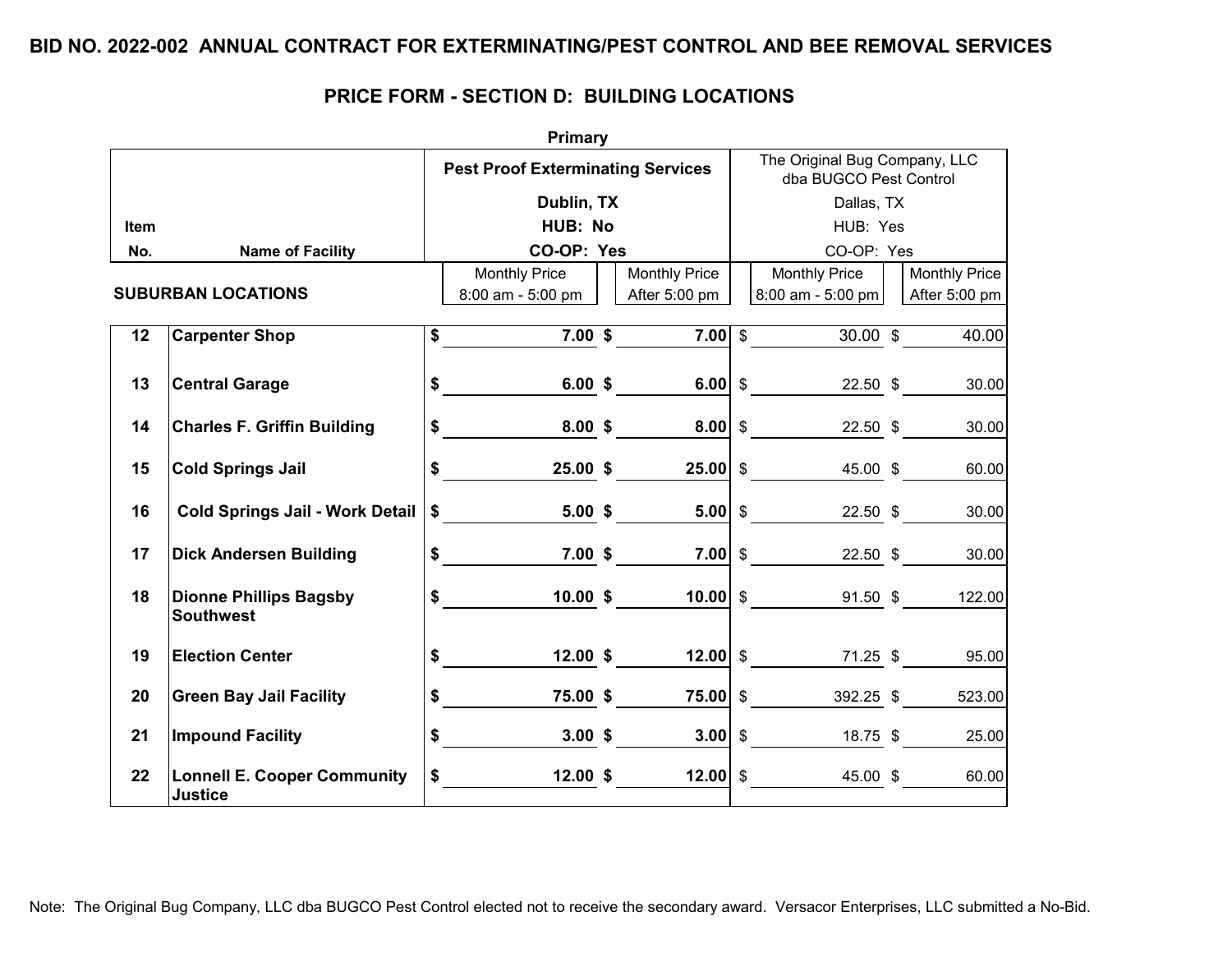|             | <b>Primary</b>                                          |  |                                                                                                                                                                                                                                                                                                                                                                                                                      |  |                             |          |                                                                      |  |                      |  |  |  |  |
|-------------|---------------------------------------------------------|--|----------------------------------------------------------------------------------------------------------------------------------------------------------------------------------------------------------------------------------------------------------------------------------------------------------------------------------------------------------------------------------------------------------------------|--|-----------------------------|----------|----------------------------------------------------------------------|--|----------------------|--|--|--|--|
|             |                                                         |  | <b>Pest Proof Exterminating Services</b>                                                                                                                                                                                                                                                                                                                                                                             |  |                             |          | The Original Bug Company, LLC<br>dba BUGCO Pest Control              |  |                      |  |  |  |  |
|             |                                                         |  | Dublin, TX                                                                                                                                                                                                                                                                                                                                                                                                           |  |                             |          | Dallas, TX                                                           |  |                      |  |  |  |  |
| <b>Item</b> |                                                         |  | HUB: No                                                                                                                                                                                                                                                                                                                                                                                                              |  |                             | HUB: Yes |                                                                      |  |                      |  |  |  |  |
| No.         | <b>Name of Facility</b>                                 |  | CO-OP: Yes                                                                                                                                                                                                                                                                                                                                                                                                           |  |                             |          | CO-OP: Yes                                                           |  |                      |  |  |  |  |
|             |                                                         |  | <b>Monthly Price</b>                                                                                                                                                                                                                                                                                                                                                                                                 |  | <b>Monthly Price</b>        |          | Monthly Price                                                        |  | <b>Monthly Price</b> |  |  |  |  |
|             | <b>SUBURBAN LOCATIONS CONT'D</b>                        |  | 8:00 am - 5:00 pm     After 5:00 pm                                                                                                                                                                                                                                                                                                                                                                                  |  |                             |          | 8:00 am - 5:00 pm                                                    |  | After 5:00 pm        |  |  |  |  |
| 23          | <b>Medical Examiner Office</b>                          |  | $\frac{15.00 \text{ s}}{15.00 \text{ s}}$ 15.00 \$                                                                                                                                                                                                                                                                                                                                                                   |  |                             |          |                                                                      |  | 60.00                |  |  |  |  |
| 24          | <b>Miller Avenue Administration</b><br><b>Building</b>  |  | $\frac{1}{2}$ 5 7.00 \$ 7.00 \$ 30.00 \$                                                                                                                                                                                                                                                                                                                                                                             |  |                             |          |                                                                      |  | 40.00                |  |  |  |  |
| 25          | <b>North Patrol Building</b>                            |  | $\frac{12.50}{10}$ \$ $\frac{6.00}{10}$ \$ $\frac{6.00}{10}$ \$ $\frac{22.50}{10}$ \$ $\frac{100}{10}$                                                                                                                                                                                                                                                                                                               |  |                             |          |                                                                      |  | 30.00                |  |  |  |  |
| 26          | <b>Northeast Annex</b>                                  |  | $\frac{15.00 \cdot 52.50}{15.00 \cdot 52.50 \cdot 52.50}$ \$ 70.00                                                                                                                                                                                                                                                                                                                                                   |  |                             |          |                                                                      |  |                      |  |  |  |  |
| 27          | <b>Northeast Courthouse</b>                             |  | $\frac{1}{\sqrt{1-\frac{1}{2}}\sqrt{1-\frac{1}{2}}\sqrt{1-\frac{1}{2}}\sqrt{1-\frac{1}{2}}\sqrt{1-\frac{1}{2}}\sqrt{1-\frac{1}{2}}\sqrt{1-\frac{1}{2}}\sqrt{1-\frac{1}{2}}\sqrt{1-\frac{1}{2}}\sqrt{1-\frac{1}{2}}\sqrt{1-\frac{1}{2}}\sqrt{1-\frac{1}{2}}\sqrt{1-\frac{1}{2}}\sqrt{1-\frac{1}{2}}\sqrt{1-\frac{1}{2}}\sqrt{1-\frac{1}{2}}\sqrt{1-\frac{1}{2}}\sqrt{1-\frac{1}{2}}\sqrt{1-\frac{1}{2}}\sqrt{1-\frac$ |  | $12.00$ \$ 12.00 \$         |          |                                                                      |  | 30.00 \$<br>40.00    |  |  |  |  |
| 28          | <b>Northwest Annex</b>                                  |  | $\frac{1}{\sqrt{2}}$                                                                                                                                                                                                                                                                                                                                                                                                 |  |                             |          | $\underline{14.00}$ \$ $\underline{14.00}$ \$ $\underline{33.75}$ \$ |  | 45.00                |  |  |  |  |
| 29          | <b>Northwest Subcourthouse</b>                          |  | $\frac{12.50}{22.50}$ \$ 7.00 \$ 7.00 \$ 22.50 \$                                                                                                                                                                                                                                                                                                                                                                    |  |                             |          |                                                                      |  | 30.00                |  |  |  |  |
| 30          | <b>Premier Annex/Fire Marshal</b>                       |  | $\frac{18.75}{20}$ $\frac{5.00}{25.00}$ $\frac{25.00}{25.00}$ $\frac{18.75}{25.00}$                                                                                                                                                                                                                                                                                                                                  |  |                             |          |                                                                      |  |                      |  |  |  |  |
| 31          | <b>Records Management</b>                               |  | $\frac{1}{\sqrt{2}}$                                                                                                                                                                                                                                                                                                                                                                                                 |  | $15.00 \text{ }$ \$15.00 \$ |          |                                                                      |  | 52.50 \$ 70.00       |  |  |  |  |
| 32          | <b>Reproduction Center and</b><br><b>Sign Shop</b>      |  | $\frac{1}{\sqrt{2}}$                                                                                                                                                                                                                                                                                                                                                                                                 |  |                             |          | 12.00 \$ 12.00 $\frac{12.00}{8}$ 52.50 \$ 70.00                      |  |                      |  |  |  |  |
| 33          | <b>Scott D. Moore Juvenile</b><br><b>Justice Center</b> |  | $\frac{1}{\sqrt{1-\frac{1}{2}}\sqrt{1-\frac{1}{2}}\sqrt{1-\frac{1}{2}}\sqrt{1-\frac{1}{2}}\sqrt{1-\frac{1}{2}}\sqrt{1-\frac{1}{2}}\sqrt{1-\frac{1}{2}}\sqrt{1-\frac{1}{2}}\sqrt{1-\frac{1}{2}}\sqrt{1-\frac{1}{2}}\sqrt{1-\frac{1}{2}}\sqrt{1-\frac{1}{2}}\sqrt{1-\frac{1}{2}}\sqrt{1-\frac{1}{2}}\sqrt{1-\frac{1}{2}}\sqrt{1-\frac{1}{2}}\sqrt{1-\frac{1}{2}}\sqrt{1-\frac{1}{2}}\sqrt{1-\frac{1}{2}}\sqrt{1-\frac$ |  |                             |          | 220.50 \$                                                            |  | 294.00               |  |  |  |  |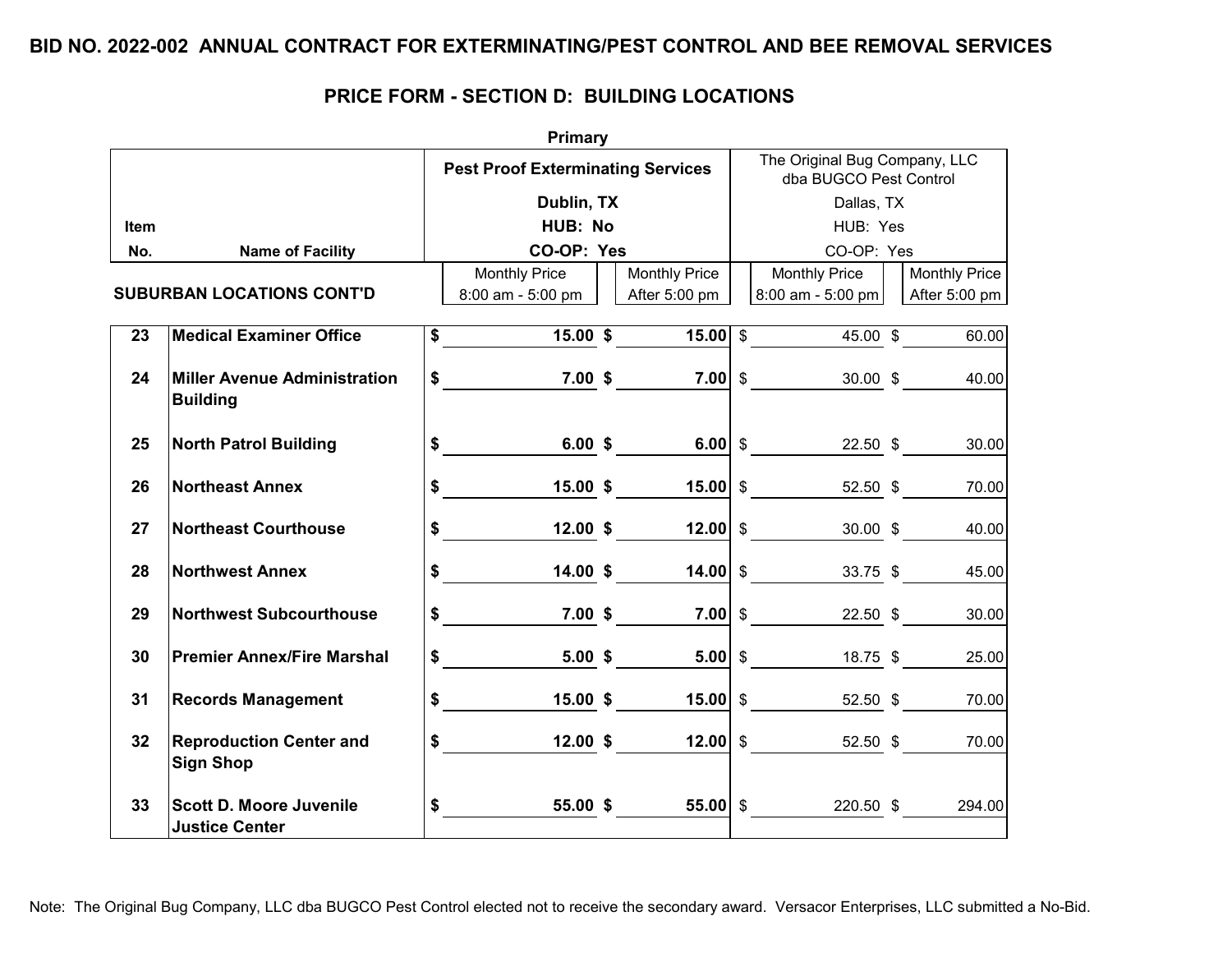# **PRICE FORM - SECTION D: BUILDING LOCATIONS**

|             |                                   | <b>Primary</b>                                    |                      |                                                         |                                  |  |                      |  |
|-------------|-----------------------------------|---------------------------------------------------|----------------------|---------------------------------------------------------|----------------------------------|--|----------------------|--|
|             |                                   | <b>Pest Proof Exterminating Services</b>          |                      | The Original Bug Company, LLC<br>dba BUGCO Pest Control |                                  |  |                      |  |
|             |                                   | Dublin, TX                                        |                      |                                                         | Dallas, TX                       |  |                      |  |
| <b>Item</b> |                                   | HUB: No                                           |                      |                                                         | HUB: Yes                         |  |                      |  |
| No.         | <b>Name of Facility</b>           | CO-OP: Yes                                        |                      |                                                         | CO-OP: Yes                       |  |                      |  |
|             |                                   | <b>Monthly Price</b>                              | <b>Monthly Price</b> |                                                         | <b>Monthly Price</b>             |  | <b>Monthly Price</b> |  |
|             | <b>SUBURBAN LOCATIONS CONT'D</b>  | 8:00 am - 5:00 pm                                 | After 5:00 pm        |                                                         | $8:00$ am - 5:00 pm              |  | After 5:00 pm        |  |
|             |                                   |                                                   |                      |                                                         |                                  |  |                      |  |
| 34          | <b>South Patrol Facility</b>      | $5.00 \t$$<br>$\overline{\text{S}}$               |                      |                                                         | $\overline{5.00}$ \$<br>15.00 \$ |  | 20.00                |  |
| 35          | <b>Southeast Annex</b>            | $\frac{15.00 \text{ s}}{15.00 \text{ s}}$ 7.00 \$ |                      |                                                         |                                  |  | 20.00                |  |
|             |                                   |                                                   |                      |                                                         |                                  |  |                      |  |
| 36          | <b>Subcourthouse at Mansfield</b> | $\frac{1}{\sqrt{2}}$                              | 12.00~\$             |                                                         | 12.00 $$$                        |  | 33.75 \$<br>45.00    |  |
|             |                                   |                                                   |                      |                                                         |                                  |  |                      |  |
| 37          | <b>Subcourthouse in Arlington</b> | $\frac{22.00 \text{ } $}{\text{}}$                |                      |                                                         | <b>22.00 \$</b> 99.00 \$         |  | 132.00               |  |
| 38          | <b>TCSO - CNET</b>                | \$                                                | 7.00~\$<br>$7.00$ \$ |                                                         |                                  |  | 18.75 \$<br>25.00    |  |
|             |                                   |                                                   |                      |                                                         |                                  |  |                      |  |
|             | <b>RESOURCE CONNECTION</b>        |                                                   |                      |                                                         |                                  |  |                      |  |
| 39          | <b>Resource Connection - 1100</b> |                                                   | $8.00 \;$ \$         |                                                         | $8.00 \t$$<br>$18.75$ \$         |  | 25.00                |  |
|             |                                   |                                                   |                      |                                                         |                                  |  |                      |  |
| 40          | <b>Resource Connection - 1200</b> | $$3.00 \text{ $8.00 \text{ $8$}}$                 |                      |                                                         | 37.50 \$                         |  | 50.00                |  |
| 41          | <b>Resource Connection - 1300</b> | $\frac{1}{\sqrt{2}}$                              | 10.00~\$             |                                                         | $10.00 \t$$                      |  | 37.50 \$<br>50.00    |  |
|             |                                   |                                                   |                      |                                                         |                                  |  |                      |  |
| 42          | <b>Resource Connection - 1400</b> | $\frac{1}{\sqrt{2}}$                              | 10.00~\$             |                                                         | <b>10.00</b> \$ 37.50 \$         |  | 50.00                |  |
|             |                                   |                                                   |                      |                                                         |                                  |  |                      |  |
| 43          | <b>Resource Connection - 1500</b> | $\frac{1}{2}$                                     | $10.00 \text{ }$ \$  |                                                         | $10.00 \t$$<br>37.50 \$          |  | 50.00                |  |
| 44          | <b>Resource Connection - 1801</b> | \$<br>8.00~\$                                     | $8.00*$              |                                                         | $22.50$ \$                       |  | 50.00                |  |

Note: The Original Bug Company, LLC dba BUGCO Pest Control elected not to receive the secondary award. Versacor Enterprises, LLC submitted a No-Bid.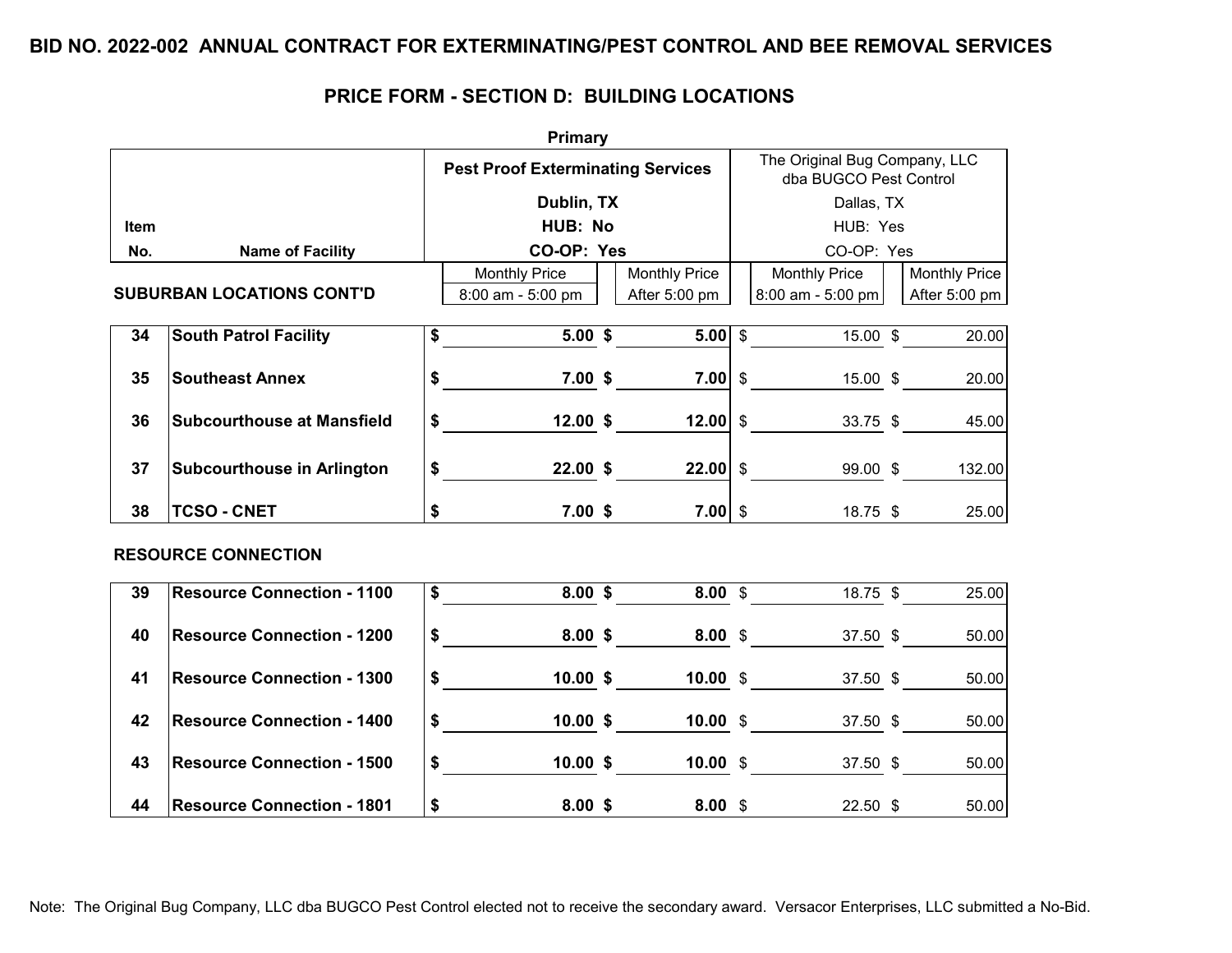|             |                                   |               | <b>Primary</b>                              |                                       |          |                                                         |  |                                       |  |  |
|-------------|-----------------------------------|---------------|---------------------------------------------|---------------------------------------|----------|---------------------------------------------------------|--|---------------------------------------|--|--|
|             |                                   |               | <b>Pest Proof Exterminating Services</b>    |                                       |          | The Original Bug Company, LLC<br>dba BUGCO Pest Control |  |                                       |  |  |
|             |                                   |               | Dublin, TX                                  |                                       |          | Dallas, TX                                              |  |                                       |  |  |
| <b>Item</b> |                                   |               | HUB: No                                     |                                       | HUB: Yes |                                                         |  |                                       |  |  |
| No.         | <b>Name of Facility</b>           |               | CO-OP: Yes                                  |                                       |          | CO-OP: Yes                                              |  |                                       |  |  |
|             | <b>RESOURCE CONNECTION CONT'D</b> |               | <b>Monthly Price</b><br>$8:00$ am - 5:00 pm | <b>Monthly Price</b><br>After 5:00 pm |          | <b>Monthly Price</b><br>$8:00$ am - 5:00 pm             |  | <b>Monthly Price</b><br>After 5:00 pm |  |  |
| 45          | <b>Resource Connection - 2100</b> | \$            | $8.00 \;$ \$                                | $8.00$ \$                             |          | $30.00$ \$                                              |  | 40.00                                 |  |  |
| 46          | <b>Resource Connection - 2200</b> |               | $\sim$<br>8.00~\$                           | $8.00 \, \text{S}$                    |          | 26.25 \$                                                |  | 35.00                                 |  |  |
| 47          | <b>Resource Connection - 2300</b> |               | $\frac{1}{\sqrt{2}}$<br>8.00~\$             | $8.00 \, \text{S}$                    |          | 30.00 \$                                                |  | 40.00                                 |  |  |
| 48          | <b>Resource Connection - 2400</b> | $\frac{1}{2}$ | 8.00~\$                                     | $8.00$ \$                             |          | 30.00~\$                                                |  | 40.00                                 |  |  |
| 49          | <b>Resource Connection - 2500</b> |               | $\boldsymbol{\mathsf{s}}$<br>10.00~\$       | $10.00$ \$                            |          | 37.50 \$                                                |  | 50.00                                 |  |  |
| 50          | <b>Resource Connection - 5000</b> |               | $\frac{1}{2}$<br>8.00~\$                    | $8.00$ \$                             |          | 26.25 \$                                                |  | 35.00                                 |  |  |
| 51          | <b>Resource Connection - 5010</b> | $\frac{1}{2}$ | 5.00~\$                                     | $5.00$ \$                             |          | 18.75 \$                                                |  | 25.00                                 |  |  |
| 52          | <b>Resource Connection - 5020</b> |               | $$\overline{\phantom{a}3}$<br>5.00~\$       |                                       |          | 18.75 \$                                                |  | 25.00                                 |  |  |
| 53          | <b>Resource Connection - 5041</b> |               | $\sim$<br>6.00~\$                           | 6.00 \$                               |          |                                                         |  | 26.25 \$<br>35.00                     |  |  |
| 54          | <b>Resource Connection - 5051</b> | \$            | $8.00$ \$                                   | $8.00$ \$                             |          | $30.00 \text{ }$ \$                                     |  | 40.00                                 |  |  |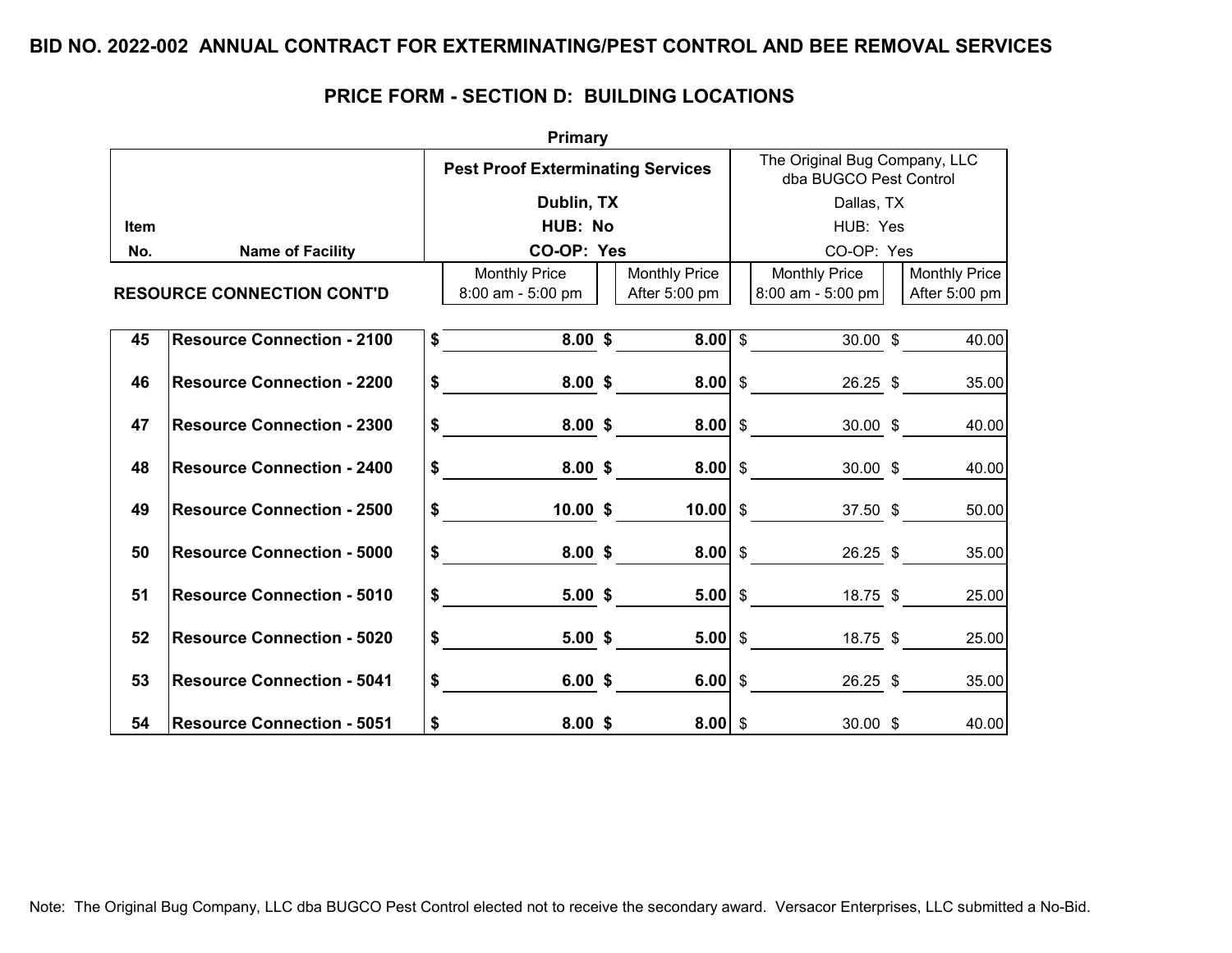|             | <b>Primary</b>                                 |                           |                                          |  |                        |                                                         |                                |  |                      |  |  |  |  |
|-------------|------------------------------------------------|---------------------------|------------------------------------------|--|------------------------|---------------------------------------------------------|--------------------------------|--|----------------------|--|--|--|--|
|             |                                                |                           | <b>Pest Proof Exterminating Services</b> |  |                        | The Original Bug Company, LLC<br>dba BUGCO Pest Control |                                |  |                      |  |  |  |  |
|             |                                                |                           | Dublin, TX                               |  |                        |                                                         | Dallas, TX                     |  |                      |  |  |  |  |
| <b>Item</b> |                                                |                           | HUB: No                                  |  |                        | HUB: Yes                                                |                                |  |                      |  |  |  |  |
| No.         | <b>Name of Facility</b>                        |                           | CO-OP: Yes                               |  |                        |                                                         | CO-OP: Yes                     |  |                      |  |  |  |  |
|             |                                                |                           | <b>Monthly Price</b>                     |  | <b>Monthly Price</b>   |                                                         | <b>Monthly Price</b>           |  | <b>Monthly Price</b> |  |  |  |  |
|             | <b>PRECINCT LOCATIONS</b>                      |                           | 8:00 am - 5:00 pm                        |  | After 5:00 pm          |                                                         | $8:00$ am - 5:00 pm            |  | After 5:00 pm        |  |  |  |  |
|             |                                                |                           |                                          |  |                        |                                                         |                                |  |                      |  |  |  |  |
| 55          | Precinct 1 Maintenance Facility   \$           |                           | 12.00~\$                                 |  |                        |                                                         | $12.00$ \$<br>$30.00$ \$       |  | 40.00                |  |  |  |  |
| 56          | <b>Precinct 2 Maintenance Facility   \$</b>    |                           |                                          |  | 10.00~\$               |                                                         | $10.00$ \$                     |  | 22.50 \$<br>30.00    |  |  |  |  |
|             |                                                |                           |                                          |  |                        |                                                         |                                |  |                      |  |  |  |  |
| 57          | <b>Precinct 3 Maintenance Center</b>           | \$                        |                                          |  | 12.00~\$<br>$12.00$ \$ |                                                         | 37.50 \$                       |  | 50.00                |  |  |  |  |
|             |                                                |                           |                                          |  |                        |                                                         |                                |  |                      |  |  |  |  |
| 58          | Precinct 4 - New Office Building   \$ 10.00 \$ |                           |                                          |  |                        |                                                         | $10.00$ \$<br>18.75 \$         |  | 25.00                |  |  |  |  |
|             | (2 Buildings)                                  |                           |                                          |  |                        |                                                         |                                |  |                      |  |  |  |  |
|             | <b>WIC CLINIC LOCATIONS</b>                    |                           |                                          |  |                        |                                                         |                                |  |                      |  |  |  |  |
|             |                                                |                           |                                          |  |                        |                                                         |                                |  |                      |  |  |  |  |
| 59          | <b>WIC - Arkansas</b>                          |                           | $\overline{\$}$                          |  | 7.00~\$                |                                                         | $7.00$ \$<br>18.75 \$          |  | $\overline{2}5.00$   |  |  |  |  |
|             |                                                |                           |                                          |  |                        |                                                         |                                |  |                      |  |  |  |  |
| 60          | <b>WIC - White Settlement</b>                  |                           | $\frac{1}{\sqrt{2}}$<br>7.00~\$          |  |                        |                                                         | 7.00 $\sqrt{s}$<br>18.75 \$    |  | 25.00                |  |  |  |  |
|             |                                                |                           |                                          |  |                        |                                                         |                                |  |                      |  |  |  |  |
| 61          | <b>WIC - Haltom City</b>                       |                           | $\ddot{\bullet}$<br>7.00~\$              |  | $7.00$ \$              |                                                         | $22.50$ \$                     |  | 30.00                |  |  |  |  |
| 62          | <b>WIC - Euless</b>                            |                           | 5.00~\$                                  |  |                        |                                                         | $5.00 \, \text{S}$<br>18.75 \$ |  | 25.00                |  |  |  |  |
|             |                                                |                           | $\frac{1}{\sqrt{2}}$                     |  |                        |                                                         |                                |  |                      |  |  |  |  |
| 63          | <b>WIC - Fiesta Plaza</b>                      |                           | $\frac{1}{\sqrt{2}}$<br>7.00~\$          |  |                        |                                                         | $7.00 \, \text{S}$<br>22.50 \$ |  | 30.00                |  |  |  |  |
|             |                                                |                           |                                          |  |                        |                                                         |                                |  |                      |  |  |  |  |
| 64          | <b>WIC - Randol Mill</b>                       | $\boldsymbol{\mathsf{s}}$ | 7.00~\$                                  |  | $7.00 \, \text{S}$     |                                                         | 30.00~\$                       |  | 40.00                |  |  |  |  |
|             |                                                |                           |                                          |  |                        |                                                         |                                |  |                      |  |  |  |  |